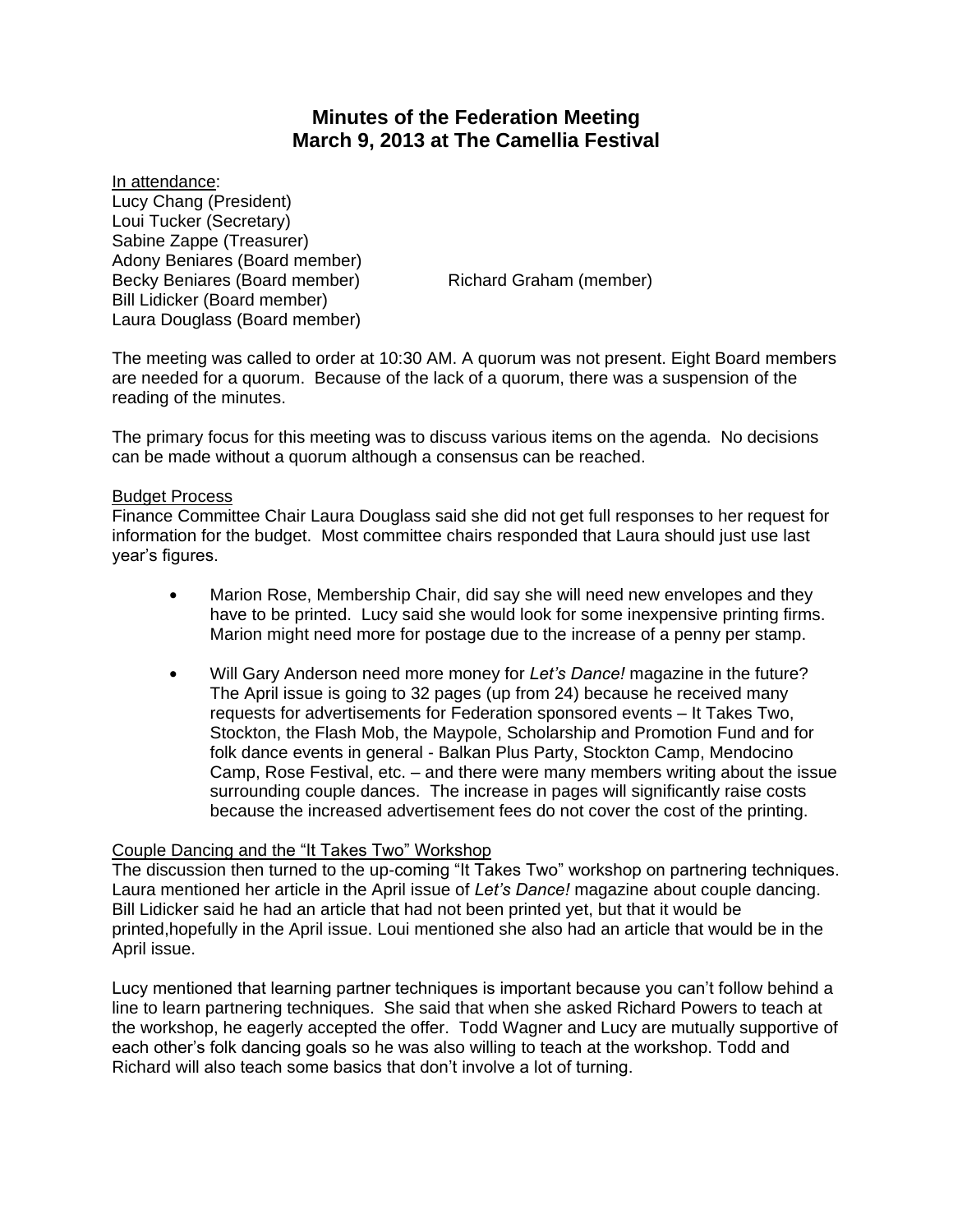Several of those present mentioned that when we advertise and talk about and write about the "It Takes Two" Workshop, we need to stress that it is about *learning* techniques, learning to be a good partner, not about learning dances. Learning to be a good partner is an *on-going process*, not something achieved in a single two-hour lesson. Some people work on couple technique (West Coast Swing was mentioned) for decades.

Some additional comments worth noting:

- Couple dancing is not just two people dancing individually next to each other. There are many more layers. It's all about team work and coordination.
- Two people dancing together have a shared energy that has to be used correctly, which is both the fun and the challenge.
- It's worth it to work on couple techniques for the occasional magical high when everything falls into place.

There was a short discussion about the concept of rotation and how that process is used in various types of dances. Often when a step is not working with partner A, it works with partner B. Learning how it works with partner B will help understand how to make it work with partner A. Couple dancing is the least 'selfish' as dancers need to share or the steps fail. If increasing participation and attendance at folk dance events is our goal and people come to dancing for different reasons, then we need to try many different things, which is why Lucy and Loui felt the Federation needs to promote couple dancing.

Lucy has been perturbed by some of the negative reactions to the "It Takes Two" Workshop, but it was also noted that we still have time to publicize and convince people that it is worth it. The Federation represents couple dancers and fans of Balkan non-partner dances, children as well as adults, specialists as well as generalists. The attendees of this Board meeting agreed that we, the Federation, should be promoting events that will appeal to all groups.

# *Let's Dance!* magazine as PDF on line

There was a short discussion on the possibility of offering *Let's Dance!* magazine as a PDF in addition to, or instead of, printing and mailing hard copy. Many of the same points were made as have been made in the past.

- Some of our older members do not have easy access to a computer.
- $\bullet$  Many members don't like reading magazines on a computer screen.
- Libraries are not going to archive PDFs on a computer and it is important to maintain archives.
- You cannot leave a PDF on the table in the doctor's/dentist's office (without printing it and it probably will not look as nice as the printed magazine).

Along the same lines, Laura suggested that the minutes of the Board meeting be put on the Federation website. This idea will have to be taken up at the next Board meeting so the full Board can make that decision.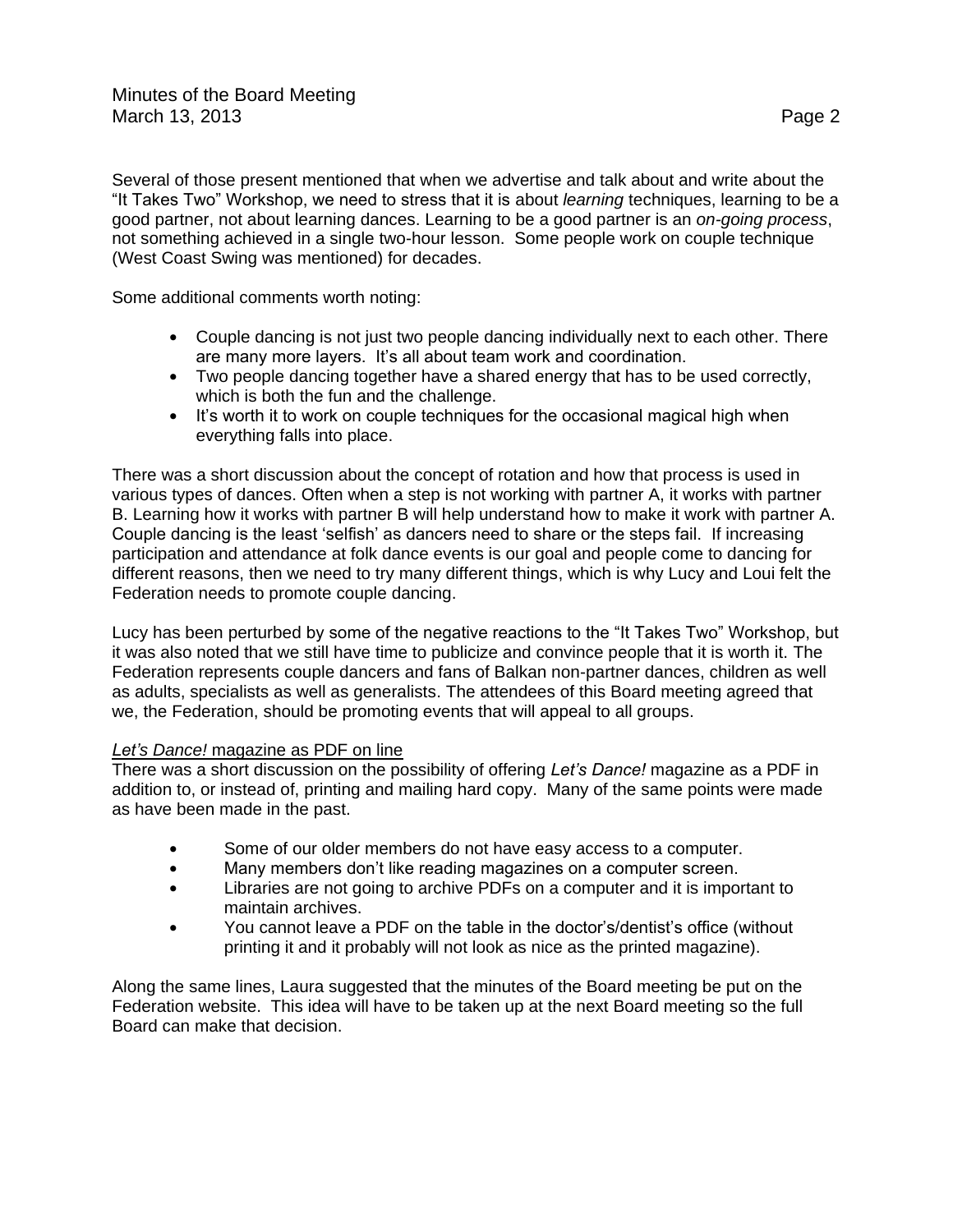## Dancers-On-Call

Lucy talked about what she is calling the Dancers-on-Call Project. Lucy reported that she occasionally gets requests for the Federation to provide dancers to perform at a festival, school program, senior centers, etc. The most recent example is that Sequoia High School is going to have an International Day on Saturday, May 25. They would like a group to perform for 25 minutes on a 24 x 24 foot stage. Lucy is working informally with dancers she knows to put together a group to attend and perform.

Lucy suggested that, in the future, we should develop a spreadsheet/database with the names of dancers who could make themselves available for such events. The spreadsheet/database would include things like what kinds of dances a dancer could do, his/her availability, and her/her contact info. When someone contacts the Federation with a request for a performance, someone who manages the data would put out a call and dancers would respond to the call, and those who were available and willing would assemble and dance.

Once we set up a spreadsheet/database, we could even expand into promoting dance by calling, for example, local churches to see if they would like us to come and perform.

Loui noted that when she gets requests like this, she often suggests that the person contacting her review the list of performance group on the Federation website.

Lucy said she will set up the Dancers-On-Call as her mission as past president of the Federation.

## Business cards.

Laura also mentioned that it would be nice to have some type of business cards printed. We have several types - both formal and informal. Lucy gave Laura samples and said Susan and Loui designed another type and a batch was printed. Loui suggested that the website be added to the text on the business cards.

## The Federation website's calendar.

Loui mentioned that the Federation website calendar is getting more hits. Loui gets daily reports. When the calendar was first introduced, she would get a few reports per week, with 1 or 2 views reported. Now she gets reports every day, often with 6-7 hits per day. Right before a major dance event such as the Heritage Festival, there are 10-12 hits per day. The total is well over 1200 total hits since she created the website calendar in September of 2011.

## Fund-raising ideas.

Loui recalled the tote bags and t-shirts that the Federation produced in the past and gave away as member benefits. She would like the Board to consider reproducing some or all of these items and selling them. The Federation has a seller's license, so why not sell things as fundraisers? We could also add bumper strips and decals, or pens with a logo or slogan on them.

Adony mentioned we could also market the designs through websites like smugmug or word press. Perhaps people would like to have the logo or slogan on a coffee mug, a pen, or a particular style and color of t-shirt. This needs to be taken up with the Publicity Committee and if funding is needed, and we want to have some of these items for sale at Statewide, we would need to get Board approval at the April meeting.